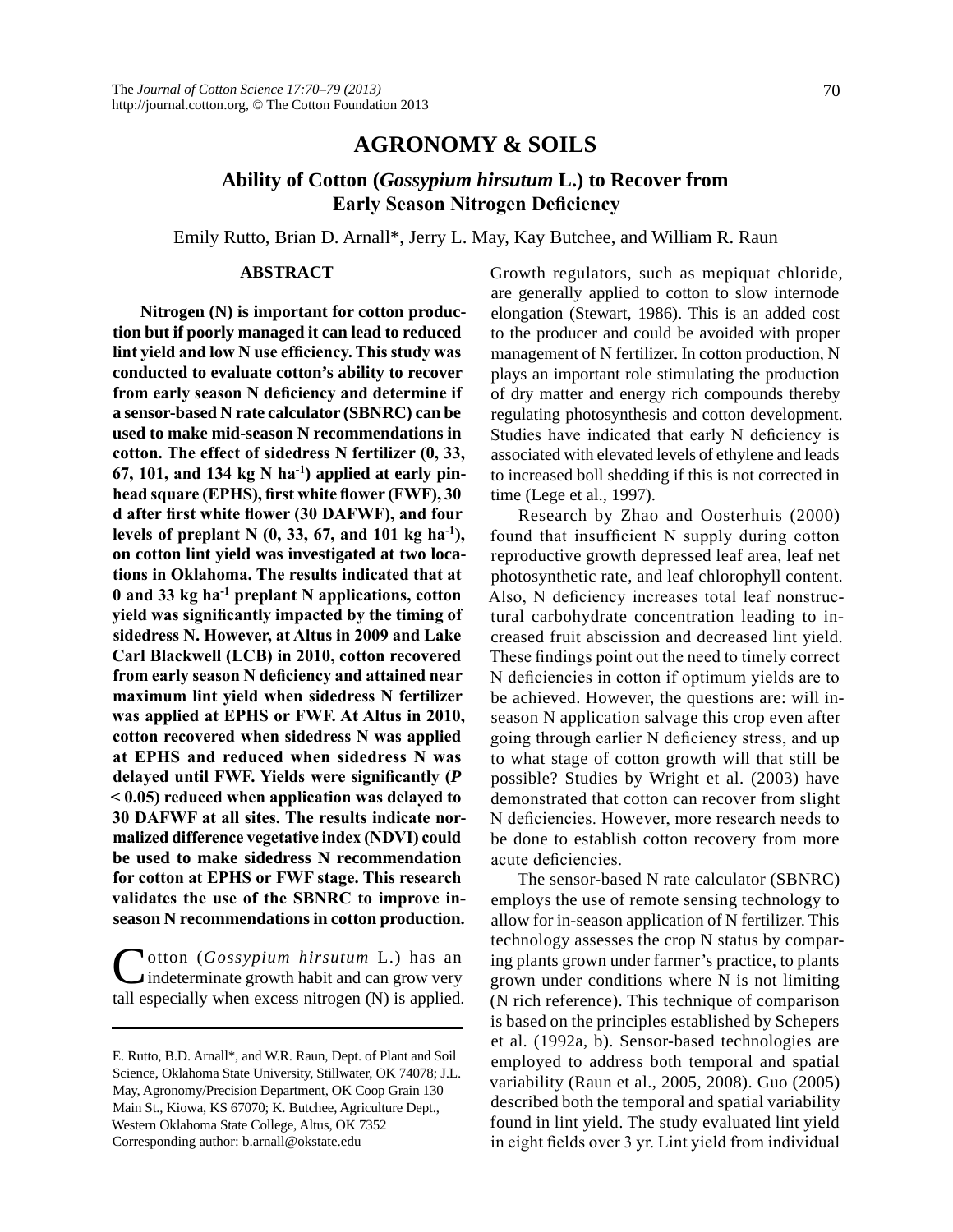fields, a measurement of spatial variability, ranged from 500 to 1400 kg  $ha^{-1}$ , whereas the range in mean averages of fields across years, a measure of temporal variability, went from 200 to 500 kg ha-1.

Therefore, a technology that tries to establish a precise N fertilizer rate has to consider these facts to meet maximum crop yields. Past research has indicated that the variability present at  $1 \text{ m}^2$  resolution can be detected using Green Seeker™ Hand Held Optical Sensor Unit (Trimble Industries Inc., Sunnyvale CA) sensors to obtain normalized difference vegetative index (NDVI). The NDVI is an index used to estimate green biomass (Tucker, 1979) and computed using the following formula:

$$
NDVI = \frac{\rho_{NIR} - \rho_{Red}}{\rho_{NIR} + \rho_{Red}}
$$

Where:

*ρNIR* – Fraction of emitted NIR radiation returned from the sensed area (reflectance) *ρRed* – Fraction of emitted red radiation returned from the sensed area (reflectance).

Studies by Arnall (2008) showed that midseason NDVI readings of cotton crop biomass can be used to estimate lint yields, and from that, the correct N rate the crop needs to achieve maximum yield. However, the evaluation of cotton's ability to recover from earlier season N deficiency and using the SBNRC to make mid-season N recommendations is yet to be fully explored.

We hypothesized that cotton deficiency at earlier growth stages can be detected using NDVI. Additionally, the N-deficient plants should recover when sidedress N is applied mid-season and produce maximum or near maximum yields. To test this hypothesis, field experiments were conducted at two locations in Oklahoma to evaluate the ability of cotton to recover from early season N deficiency and determine to what extent N application can be delayed and maximum yields still be achieved.

#### **MATERIALS AND METHODS**

**Altus Research Station.** A field experiment was established at Altus in the southwest part of Oklahoma. The annual precipitation in this area from planting to harvesting was 57 and 61 mm for 2009 and 2010 cropping seasons respectively (Fig. 1). Within the same period, the air temperatures ranged from 2 to 28°C in 2009 and 5 to 29°C in

2010 (Fig. 1). The predominant soil profile in this study area was a Hollister clay loam (Fine, smectitic, thermic Typic Haplusterts), which consists of very deep, well drained, and very slowly permeable soils.



**Figure 1. Monthly rainfall and air temperature at Altus OK, 2009 and 2010. Note: R and T designate rainfall and temperature, respectively.**

**Lake Carl Blackwell Research Station.** Lake Carl Blackwell (LCB) is located in north central Oklahoma, 14 km west of Stillwater. From planting to harvesting, the annual rainfall for this location was 82 mm for both 2009 and 2010 cropping seasons (Fig. 2). The air temperature ranged from 0 to 27°C in 2009 and 3 to 28°C in 2010 between planting and harvesting (Fig. 2). The predominant soil types were a Port silt loam (Fine-silty, mixed, superactive, thermic Cumulic Haplustolls) and Oscar silt loam (Fine-silty, mixed, superactive, thermic Typic Natrustalfs) (USDA/NRCS soil taxonomy).



**Figure 2. Total monthly rainfall and average air temperature at Lake Carl Blackwell OK, 2009 and 2010. Note: R and T designate rainfall and temperature, respectively.**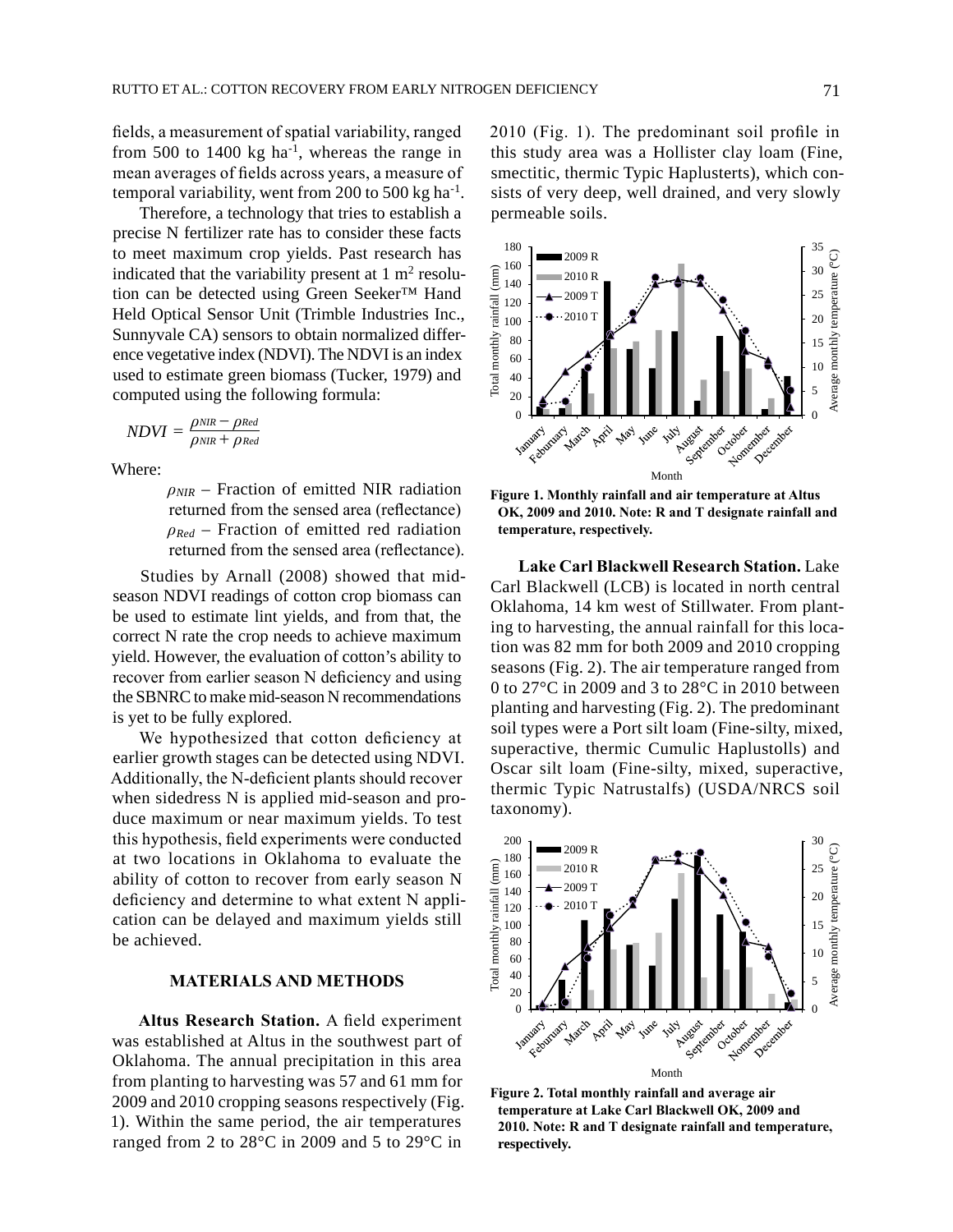**Treatments and Data Collection.** Soils samples (0-15 cm) from each site were collected and analyzed before treatments were applied (Table 1). Soil was sieved through a 2-mm screen before analysis. Soil pH was determined by adding 15 ml of water into 15 g of soil, shaken well, and left to equilibrate for 1 hr. The reading was then taken using a pH meter. Nitrate N was determined by adding 25 ml of calcium sulfate in 10 g of soil. The suspension was then shaken for 30 min, filtered, and analyzed on a flow injection analyzer using cadmium reduction chemistry. Total combustible N and carbon was determined using a dry combustion LECO analyzer. The available potassium (K) and phosphorus (P) were analyzed by adding 20 ml Mehlich 3 into 2 g of soil, shaken for 5 min, filtered, and analyzed by inductively coupled plasma (ICP) emission spectrometry.

At each location, a field experiment with three replications in a randomized complete block design was established. Individual plot size was 4 rows wide and 6 m long, with a row spacing of 75 cm at LCB and 100 cm at Altus. Three preplant-only treatments of 0, 67, and 134 kg N ha<sup>-1</sup> (Treatments 1, 2, and 3) were established (Table 2). Treatment 3 (134 kg N ha<sup>-1</sup>) was recommended yield goal N rate and considered typical practice. To determine the ability of cotton to recover from earlier N deficiency, a factorial combination of N application schemes and sidedress N application timings were established (Table 2). Four preplant N rates  $(0, 34, 67, 101 \text{ kg N} \text{ ha}^{-1})$  to simulate different levels of N deficiency were used.

**Table 1. Soil chemical properties determined from initial soil samples (0-15 cm) at two locations in Oklahoma.**

| <b>Site</b>      | Year | pH  | <b>Total</b><br>combustible N | <b>Total C</b> | $NO3-N$         | D  | K   |  |
|------------------|------|-----|-------------------------------|----------------|-----------------|----|-----|--|
|                  |      |     | $g kg^{-1}$                   |                | $mg \, kg^{-1}$ |    |     |  |
| <b>Altus</b>     | 2009 | 8.0 | NA <sup>z</sup>               | 8              | 5               | 16 | 280 |  |
| LCB <sup>y</sup> | 2009 | 5.9 | 1.0                           | 3.2            | 11              | 22 | 138 |  |
| <b>Altus</b>     | 2010 | 8.2 | 0.4                           | 10             | 10              | 29 | 282 |  |
| LCB <sup>y</sup> | 2010 | 6.5 | 0.8                           | 3.8            | 15              | 10 | 101 |  |

**<sup>z</sup> Data was not determined**

**<sup>y</sup> Lake Carl Blackwell**

**Table 2. Treatments used in the trials conducted at Altus and Lake Carl Blackwell, Oklahoma, 2009-2010.**

| <b>Treatment</b> | <b>Preplant</b> <sup>2</sup> | <b>Sidedress<sup>y</sup></b> |                                    |  |  |  |
|------------------|------------------------------|------------------------------|------------------------------------|--|--|--|
|                  | N Rate ( $kg ha^{-1}$ )      | N Rate ( $kg ha^{-1}$ )      | <b>Growth Stage of Application</b> |  |  |  |
| 1                | $\bf{0}$                     | 0                            |                                    |  |  |  |
| $\overline{2}$   | 67                           | $\bf{0}$                     | ٠                                  |  |  |  |
| $\mathbf{3}$     | 134                          | $\mathbf{0}$                 | $\blacksquare$                     |  |  |  |
| $\overline{4}$   | $\bf{0}$                     | 134                          | Early pinhead square               |  |  |  |
| 5                | $\mathbf{0}$                 | 134                          | <b>White flower</b>                |  |  |  |
| 6                | $\bf{0}$                     | 134                          | 30 d after white flower            |  |  |  |
| 7                | 34                           | 101                          | Early pinhead square               |  |  |  |
| 8                | 34                           | 101                          | <b>White flower</b>                |  |  |  |
| 9                | 34                           | 101                          | 30 d after white flower            |  |  |  |
| 10               | 67                           | 67                           | Early pinhead square               |  |  |  |
| 11               | 67                           | 67                           | <b>White flower</b>                |  |  |  |
| 12               | 67                           | 67                           | 30 d after white flower            |  |  |  |
| 13               | 101                          | 34                           | Early pinhead square               |  |  |  |
| 14               | 101                          | 34                           | <b>White flower</b>                |  |  |  |
| 15               | 101                          | 34                           | 30 d after white flower            |  |  |  |

**<sup>z</sup> Preplant N was applied as UAN (28-0-0) at Lake Carl Blackwell and Urea (46-0-0) at Altus.**

**<sup>y</sup> Sidedress N applied as UAN (28-0-0) at both sites**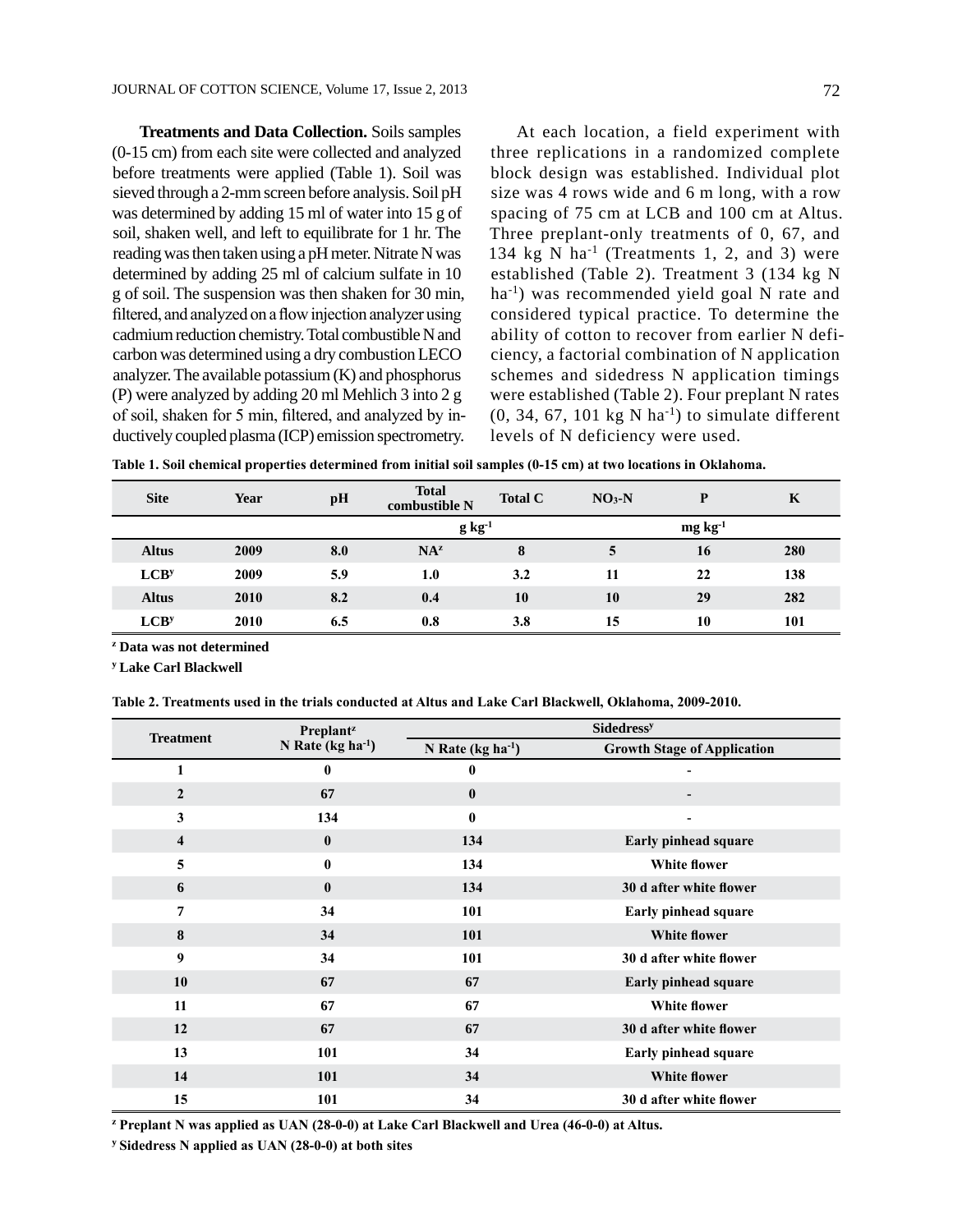Sidedress N at 34, 67,101, and 134 kg N ha-1 application rate were applied at early pinhead square (50% of plants in field have the first pinhead squares) (EPHS), first white flower (50% of plants have the first flower) (FWF), and 30 d after first white flower (30 DAFWF). Details of preplant and sidedress N combinations used are shown in Table 2. At LCB, preplant was applied as 28-0-0 liquid UAN with a sprayer using T-Jet Streamer nozzle, whereas at Altus, preplant was applied as urea (46-0-0). Sidedress N was applied at both locations as liquid UAN (28-0-0) along the base of each cotton row using 50-ml and 200-ml syringes. More details on planting, herbicide and insecticide applications, sensing, and harvesting for each experiment are described in Tables 3 and 4 for Altus and Tables 5 and 6 for LCB.

The two center rows were sensed at EPHS, FWF, and 30 DAFWF using a hand-operated Green Seeker TM active sensor before every sidedress N application. The sensor was held 0.8 m above the cotton canopy and all readings taken during the day. For both seasons, trials at Altus received a harvest aid chemical application in October (Tables 3 and 4), whereas at LCB, the harvest aid chemical application was made in September (Table 5) each year. At maturity, the two center rows of each plot were harvested with a stripper at Altus (both seasons) and LCB (2010). Due to unavailability of a mechanical harvester, cotton was hand-harvested at LCB in 2009. Seed cotton was manually pulled from the bolls and any foreign material was removed. Seed cotton was then weighed and a 500-g sample was collected and ginned to calculate lint ratio. Lint weights per plot were obtained by multiplying the seed cotton yield by lint ratio.

|  | Table 5. Field that thromation for Altus, OK in 2009. |  |
|--|-------------------------------------------------------|--|
|  |                                                       |  |

**Table 3. Field trial information for Altus, OK in 2009.**

| Date        | <b>Action</b>                                        | <b>Description</b>                                                                                                                                                                                                                                                                                                                                                                                        |
|-------------|------------------------------------------------------|-----------------------------------------------------------------------------------------------------------------------------------------------------------------------------------------------------------------------------------------------------------------------------------------------------------------------------------------------------------------------------------------------------------|
| 28 March    | Pre-emergence<br><b>Herbicide</b>                    | Trifluralin HF(2,6-dinitro-N,N-dipropyl-4-trifluromethyl) @ 2.4 L ha <sup>-1</sup>                                                                                                                                                                                                                                                                                                                        |
| 03 May      | <b>Planting</b>                                      | Deltapine DP 0924 B 2RF $@175,00$ seeds ha <sup>-1</sup>                                                                                                                                                                                                                                                                                                                                                  |
| 03 May      | <b>Insecticide</b>                                   | Temik 15G (Aldicarb) $\omega$ 0.6 kg ai ha <sup>-1</sup> in furrow at planting                                                                                                                                                                                                                                                                                                                            |
| 05 June     | Post-emergence<br>Herbicide, Aerial                  | Staple LX(2-chloro-6-[(4,6-dimethoxy-2-pyrimidinyl)thio] benzoic) acid@ 0.26<br>L ha <sup>-1</sup> ; Mad Dog Plus (Glyphosate) 0.47 L ha <sup>-1</sup> ; Vydate C-LV ([Methyl N'N'-<br>dimethyl-N-[(methylcarbamoyl) oxy]-1-thiooxamimidate ) @ 0.47 L ha <sup>-1</sup> ; Choice<br>Weather Master (Aqueous mixture of salts) @3.5 L ha <sup>-1</sup> ; Activator 90 nonionic<br>surfactant $@0.5\%$ v/v. |
| 05 June     | <b>Insecticide</b>                                   | Vydate C- LV([Methyl N'N'-dimethyl-N-[(methylcarbamoyl) oxy]-1-<br>thiooxamimidate) @ $0.47$ L ha <sup>-1</sup> .                                                                                                                                                                                                                                                                                         |
| 02 July     | <b>EPHS<sup>z</sup></b> Sensing/<br><b>Sidedress</b> |                                                                                                                                                                                                                                                                                                                                                                                                           |
| 12 July     | Herbicide, Aerial                                    | Mad Dog Plus (Glyphosate) $\omega$ 3.5 L ha <sup>-1</sup> ; Activator 90 nonionic surfactant<br>@0.5% $v/v$ .                                                                                                                                                                                                                                                                                             |
| 20 July     | <b>FWF<sup>y</sup></b> Sensing/<br><b>Sidedress</b>  |                                                                                                                                                                                                                                                                                                                                                                                                           |
| 19 August   | 30DAFWF <sup>x</sup> Sensing/<br><b>Sidedress</b>    |                                                                                                                                                                                                                                                                                                                                                                                                           |
| 02 October  | <b>Harvest Aid</b>                                   | Finish 6 Pro (Ethephon, Cyclanilide) @ 1.7 L ha <sup>-1</sup> ; Ginstar EC (N-pheny-N'-<br>$(1,2,3$ -thiadiazol-5'yl)-urea; 3-(3,4-dichlorophenyl)-1,1-dimethylurea@ 1.4 L<br>ha <sup>-1</sup> ; Activator 90 nonionic surfactant $(20.5\%$ v/v                                                                                                                                                           |
| 11 October  | <b>Harvest Aid</b>                                   | Boll Buster (Ethephon 2-Chlorethyl)phosphonic acid) @ 1.2 L ha <sup>-1</sup> ; ET<br>Herbicide/Defoliant (Ethyl 2-chloro-5-(4-chloro-5-difluoromethoxy-1-methyl-<br>pyrazol-3-yl)-4-fluorophenoxyacetate) @ 0.14 L ha <sup>-1</sup> ; Herbimax Petroleum oil<br>(petroleum hydrocarbons plus surfactant) $\omega$ 1.4 L ha <sup>-1</sup>                                                                  |
| 11 December | <b>Harvest</b>                                       | Two middle rows at 2 rows $x$ 6 m/plot with a stripper                                                                                                                                                                                                                                                                                                                                                    |

**<sup>y</sup> First white flower**

**<sup>x</sup> 30 d after first white flower**

**N.B: Chemical names for all the chemicals used in the trial are indicated in brackets.**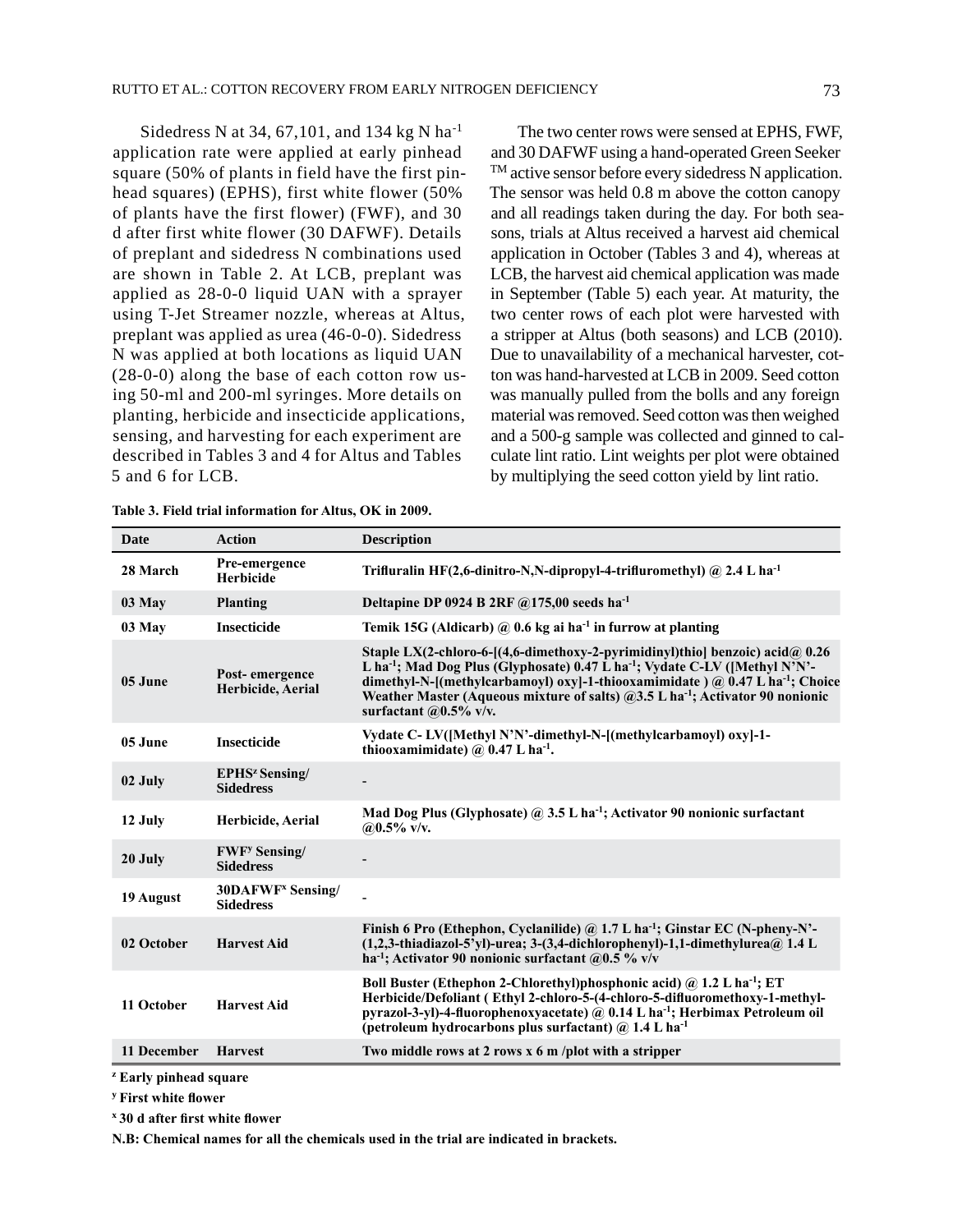| Date                              | <b>Action</b>                                        | <b>Description</b>                                                                                                                                                                                                                                                                                                                                                                                          |
|-----------------------------------|------------------------------------------------------|-------------------------------------------------------------------------------------------------------------------------------------------------------------------------------------------------------------------------------------------------------------------------------------------------------------------------------------------------------------------------------------------------------------|
| 30 March                          | Pre-emergence<br>Herbicide                           | Trifluralin HF(2,6-dinitro-N,N-dipropyl-4-trifluromethyl) $\omega$ 2.4 L ha <sup>-1</sup>                                                                                                                                                                                                                                                                                                                   |
| 05 May                            | <b>Planting</b>                                      | Deltapine DP 0924 B 2RF $@175,00$ seeds ha <sup>-1</sup>                                                                                                                                                                                                                                                                                                                                                    |
| 05 May                            | <b>Insecticide</b>                                   | Temik 15G (Aldicarb) $@$ 0.6 kg ai ha <sup>-1</sup> in furrow at planting                                                                                                                                                                                                                                                                                                                                   |
| 09 June                           | Post-emergence<br>Herbicide, Aerial                  | Staple LX(2-chloro-6-[(4,6-dimethoxy-2-pyrimidinyl)thiol benzoic) acid@ 0.26<br>L ha <sup>-1</sup> ; Mad Dog Plus (Glyphosate) $0.47$ L ha <sup>-1</sup> ; Vydate C-LV ([Methyl N'N'-<br>dimethyl-N-[(methylcarbamoyl) oxy]-1-thiooxamimidate ) @ 0.47 L ha <sup>-1</sup> ; Choice<br>Weather Master (Aqueous mixture of salts) @3.5 L ha <sup>-1</sup> ; Activator 90 nonionic<br>surfactant $@0.5\%$ v/v. |
| 09 June                           | <b>Insecticide</b>                                   | Vydate C- LV([Methyl N'N'-dimethyl-N-[(methylcarbamoyl) oxy]-1-<br>thiooxamimidate) $\omega$ 0.47 L ha <sup>-1</sup> .                                                                                                                                                                                                                                                                                      |
| 09 July                           | <b>EPHS<sup>z</sup></b> Sensing/<br><b>Sidedress</b> |                                                                                                                                                                                                                                                                                                                                                                                                             |
| 12 July                           | Herbicide, Aerial                                    | Mad Dog Plus (Glyphosate) @ 3.5 L ha <sup>-1</sup> ; Activator 90 nonionic surfactant<br>$@0.5\%$ v/v.                                                                                                                                                                                                                                                                                                      |
| 19 July                           | <b>FWF<sup>y</sup></b> Sensing/<br><b>Sidedress</b>  |                                                                                                                                                                                                                                                                                                                                                                                                             |
| 13 August                         | 30DAFWF <sup>x</sup> Sensing/<br><b>Sidedress</b>    |                                                                                                                                                                                                                                                                                                                                                                                                             |
| 02 October                        | <b>Harvest Aid</b>                                   | Finish 6 Pro (Ethephon, Cyclanilide) @ 1.7 L ha <sup>-1</sup> ; Ginstar EC (N-pheny-N'-<br>$(1,2,3-1)$ -thiadiazol-5'yl)-urea; 3-(3,4-dichlorophenyl)-1,1-dimethylurea $@$ 1.4 L ha <sup>-1</sup> ;<br>Activator 90 nonionic surfactant @0.5 % $v/v$                                                                                                                                                        |
| 14 October                        | <b>Harvest Aid</b>                                   | Boll Buster (Ethephon 2-Chlorethyl)phosphonic acid) $\omega$ 1.2 L ha <sup>-1</sup> ; ET<br>Herbicide/Defoliant (Ethyl 2-chloro-5-(4-chloro-5-difluoromethoxy-1-methyl-<br>pyrazol-3-yl)-4-fluorophenoxyacetate) $\omega$ 0.14 L ha <sup>-1</sup> ; Herbimax Petroleum oil<br>(petroleum hydrocarbons plus surfactant) $\omega$ 1.4 L ha <sup>-1</sup>                                                      |
| 11 December                       | <b>Harvest</b>                                       | Two middle rows at 2 rows $x$ 6 m/plot with a stripper.                                                                                                                                                                                                                                                                                                                                                     |
| <sup>z</sup> Early pinhead square |                                                      |                                                                                                                                                                                                                                                                                                                                                                                                             |

**Table 4. Field trial information for Altus, OK in 2010.**

**<sup>z</sup> Early pinhead square**

**<sup>y</sup> First white flower**

**<sup>x</sup> 30 d after first white flower**

**N.B: Chemical names for all the chemicals used in the trial are indicated in brackets.**

|  |  |  |  | Table 5. Field trial information for Lake Carl Blackwell, OK in 2009. |  |
|--|--|--|--|-----------------------------------------------------------------------|--|
|  |  |  |  |                                                                       |  |

| Date         | <b>Action</b>                                        | <b>Description</b>                                                                                                                                                          |
|--------------|------------------------------------------------------|-----------------------------------------------------------------------------------------------------------------------------------------------------------------------------|
| 27 May       | <b>Planting</b>                                      | Deltapine 0924 B2RF @ 128,494 seeds ha <sup>-1</sup>                                                                                                                        |
| 13 June      | EPHS <sup>z</sup> Sensing/<br><b>Sidedress</b>       |                                                                                                                                                                             |
| 15 June      | <b>Herbicide</b>                                     | Glyphosate(N-(phosphonomethyl)glycine) $\omega$ 4.7 L ha <sup>-1</sup>                                                                                                      |
| 13 July      | <b>FWF</b> <sup>y</sup> Sensing/<br><b>Sidedress</b> | ٠                                                                                                                                                                           |
| 12 August    | 30DAFWF <sup>x</sup> Sensing/<br><b>Sidedress</b>    | $\blacksquare$                                                                                                                                                              |
| 25 September | <b>Harvest Aid</b>                                   | Def(S,S,S-Tributyl phosphorotrithioate) @ 1.2 L ha <sup>-1</sup> ; Dropp (Thidiazuron) @<br>1.5 L ha <sup>-1</sup> ; Finish (Ethephone, Cyclanilide) @9.3L ha <sup>-1</sup> |
| 13 December  | <b>Harvest</b>                                       | Middle 2 rows x 6 m per plot, by hand                                                                                                                                       |

**<sup>z</sup> Early pinhead square**

**<sup>y</sup> First white flower**

**<sup>x</sup> 30 d after first white flower**

**N.B: Chemical names for all the chemicals used in the trial are indicated in brackets.**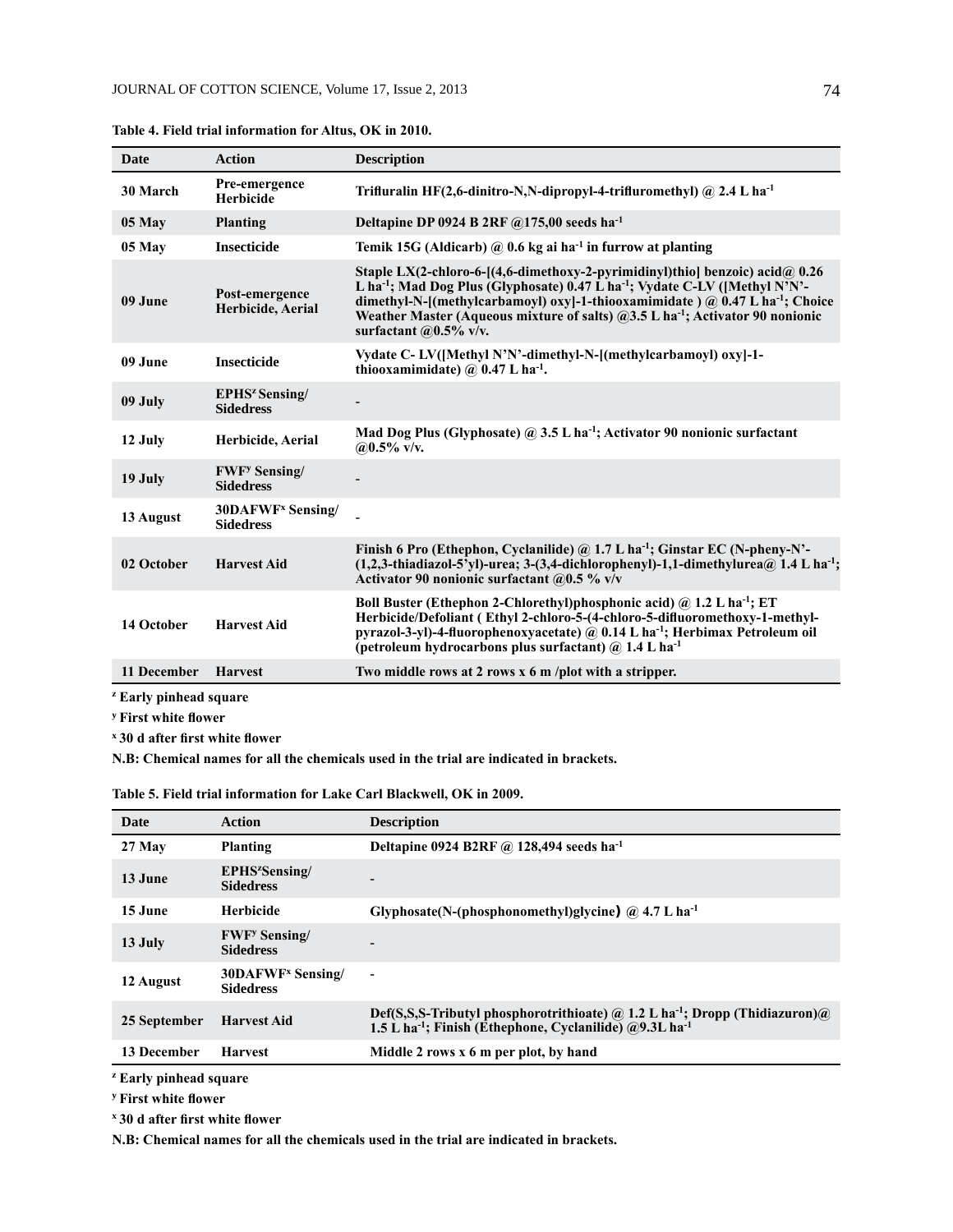| Date         | Action                                               | <b>Description</b>                                                                                                                                                             |
|--------------|------------------------------------------------------|--------------------------------------------------------------------------------------------------------------------------------------------------------------------------------|
| 25 May       | Planting                                             | DynaGrow 995-2 B2RF at 129,167 seeds ha <sup>-1</sup>                                                                                                                          |
| 07 June      | EPH <sup>z</sup> Sensing/<br><b>Sidedress</b>        | $\overline{\phantom{0}}$                                                                                                                                                       |
| 17 June      | <b>Herbicide</b>                                     | Glyphosate(N-(phosphonomethyl- glycine) $@$ 4.7 L ha <sup>-1</sup>                                                                                                             |
| 27 July      | <b>FWF</b> <sup>y</sup> Sensing/<br><b>Sidedress</b> |                                                                                                                                                                                |
| 28 July      | <b>Insecticide application</b>                       | Warrior (Lambda Cylothrin) @ $0.2$ ml ha <sup>-1</sup>                                                                                                                         |
| 25 August    | 30DAFWF <sup>x</sup> Sensing/<br><b>Sidedress</b>    |                                                                                                                                                                                |
| 28 September | <b>Harvest Aid</b>                                   | Def(S,S,S-Tributyl phosphorotrithioate) (a) 1.2 L ha <sup>-1</sup> ; Dropp (Thidiazuron)(a)<br>1.5 L ha <sup>-1</sup> ; Finish (Ethephone, Cyclanilide) @9.3L ha <sup>-1</sup> |
| 13 December  | <b>Harvest</b>                                       | Middle 2 rows x 6 m per plot, by hand                                                                                                                                          |

**Table 6. Field trial information for Lake Carl Blackwell, OK 2010.**

**<sup>z</sup> Early pinhead square**

**<sup>y</sup> First white flower**

**<sup>x</sup> 30 d after first white flower**

**Data Analysis.** Treatment effect on lint yield and NDVI was determined by statistically analyzing the data using SAS (SAS Institute, 2003). The general linear model procedure was used and means were separated using protected LSD. The relationship between NDVI and preplant N was determined by plotting regression graphs using treatment means. The PROC REG procedure in SAS was used to determine parameter estimates and test if the slope of the regression line was equal or greater than zero (H<sub>O</sub>:  $\beta$  = 0 or H<sub>1</sub>:  $\beta$  > 0).

#### **RESULTS**

**In-Season NDVI.** Initial cotton response to applied preplant N was determined by measuring NDVI at EPHS, FWF, and 30 DAFWF from the plots prior to receiving sidedress N. Plots that had been fertilized at a prior stage where not included. Generally, NDVI values taken at EPHS were low across seasons and years due to low crop biomass at that stage. Additionally, with the exception of Altus in 2010, low  $\mathbb{R}^2$  values were generally recorded for NDVI taken at EPHS, and the slopes of the regression line were not significantly  $(P > 0.05)$  different from zero (Table 7 and 8).

At Altus in 2009, NDVI did not differ with preplant N rate at EPHS (Fig. 3). However, NDVI values taken at FWF and 30 DAFWF increased by 0.02 and 0.03 respectively with each kilogram increase in preplant N applied (Fig. 3). Preplant N application explained 35% and 51% of NDVI increase for NDVI taken at FWF and 30 DAFWF respectively (Table 7). Compared to treatments that received 33, 67, and 101 kg N ha<sup>-1</sup> preplant, treatments with  $0 \text{ kg}$ N ha-1 preplant recorded low NDVI and yellowing of the crop at FWF and 30 DAFWF; an indication that cotton suffered some N deficiency (Fig. 3). In 2010, NDVI values taken at EPHS and 30 DAFWF responded poorly to preplant N application, although there was slight increase in NDVI with each increase in preplant N rate (Fig. 4). The NDVI values taken at FWF showed a significant  $(P < 0.001)$  linear increase with preplant N rate (Fig. 4) with 68% of that increase explained by preplant N application (Table 7). Plots with no preplant N recorded low NDVI at FWF indicating some level of N deficiency. At FWF and 30 DAFWF, NDVI remained fairly constant beyond 101 kg N ha<sup>-1</sup> sidedress N. This implied that NDVI did not increase (reached saturation limit) even with further increased N rate (Fig. 4).



**Figure 3. Effect of preplant N application on normalized difference vegetative index (NDVI) at early pinhead (EPHS), first white flower (WF), and 30 d after first white flower (30 DAFWF) cotton growth stages in 2009, Altus, OK. Note: The regression equations corresponds to the legend from top to bottom.**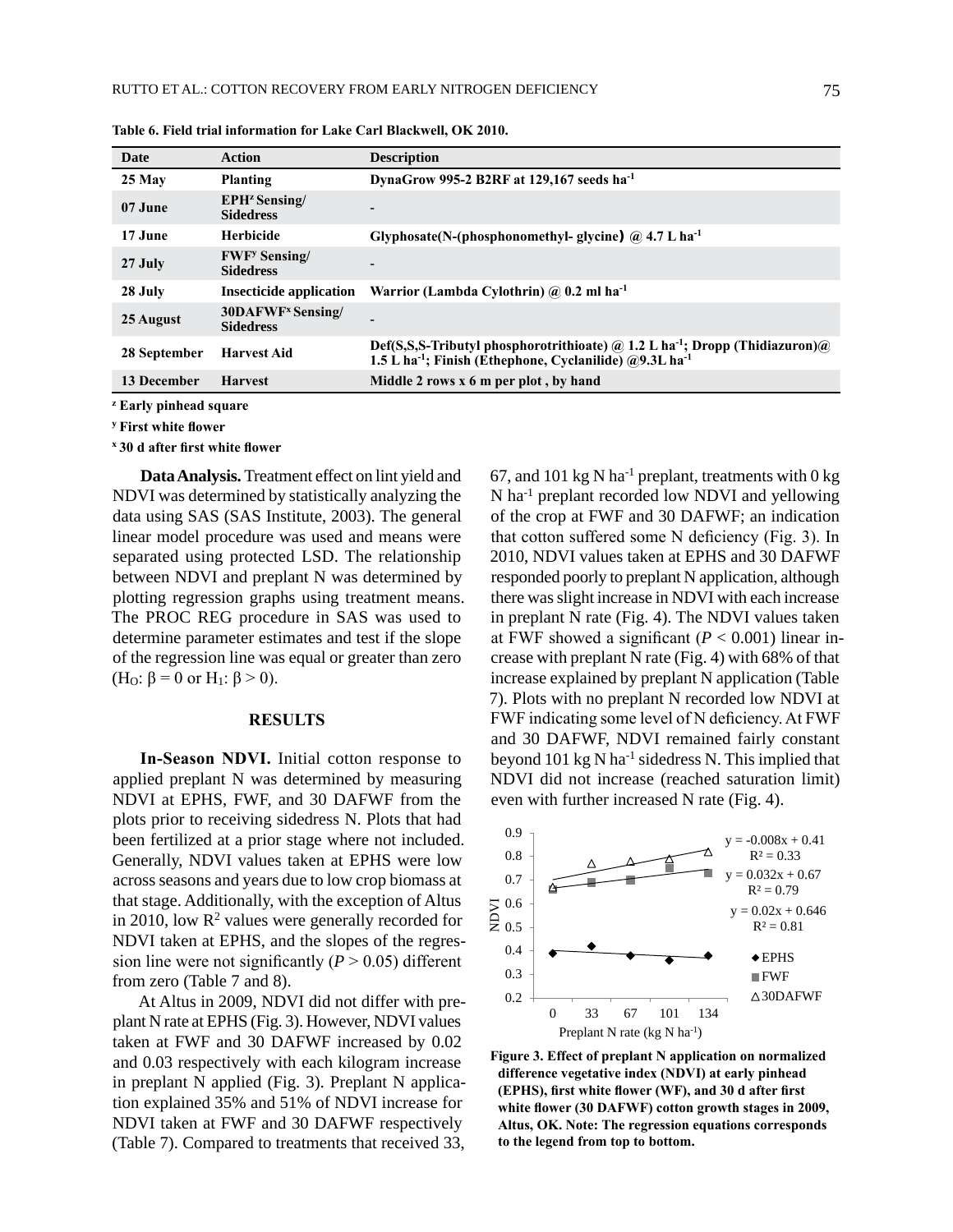

**Figure 4. Effect of preplant N application at on normalized difference vegetative index (NDVI) at early pinhead (EPHS), first white flower (WF), and 30 d after first white flower (30 DAFWF) cotton growth stages in 2010, Altus, OK. Note: The regression equations corresponds to the legend from top to bottom.**

At LCB in 2009, there were no significant ( $P <$ 0.05) differences in NDVI due to preplant N application at any of the growth stages (Fig. 5). The slope of the regression line was not significantly  $(P > 0.05)$ greater than zero implying that there was no relationship between preplant N and NDVI (Table 8). In 2010, NDVI at EPHS, FWF, and 30 DAFWF increased with preplant N rate but the trend was inconsistent (Fig. 6).

Application of preplant N explained 19%, 32%, and 21% of the increase in NDVI taken at EPHS, FWF, and 30 DAFWF respectively (Table 8). The NDVI values from plots that received low preplant N rate (0 and 33  $kg$  N ha<sup>-1</sup>) were low for all the growth stages compared to those that received between 67 and  $134 \text{ kg N}$  ha<sup>-1</sup> (Fig. 6). This indicated that with 0 or 33 kg N ha<sup>-1</sup> preplant, N in the soil was inadequate for the crop growth.



**Figure 5. Effect of preplant N application on normalized difference vegetative index (NDVI) at early pinhead (EPHS), first white flower (WF), and 30 d after first white flower (30 DAFWF) cotton growth stages in 2009, Lake Carl Blackwell, OK. Note: The regression equations corresponds to the legend from top to bottom.**

|                            | <b>Mean Squares</b> |            |                 |             |            |                 |
|----------------------------|---------------------|------------|-----------------|-------------|------------|-----------------|
| <b>Source of Variation</b> |                     | 2009       |                 |             | 2010       |                 |
|                            | <b>EPHS</b>         | <b>FWF</b> | <b>30 DAFWF</b> | <b>EPHS</b> | <b>FWF</b> | <b>30 DAFWF</b> |
| <b>Model</b>               | 0.002               | $0.01**$   | $0.03***$       | $0.002 +$   | $0.03***$  | 0.0007          |
| Error                      | 0.003               | 0.002      | 0.002           | 0.0006      | 0.001      | 0.0004          |
| $\mathbb{R}^2$             | 0.05                | 0.35       | 0.51            | 0.21        | 0.68       | 0.13            |
| <b>Parameter Estimate</b>  |                     |            | Slope -         |             |            |                 |
| <b>Preplant N</b>          | <b>ns</b>           | $**$       | **              | ÷           | ***        | ns              |

**Table 7. Regression analysis to test HO: β = 0 or H1: β > 0 for normalized difference vegetative index taken at early pinhead square (EPHS), first white flower (FWF), and 30 d after first white flower (30 DAFWF) in 2009 and 2010 at Altus, OK.**

**\*\*, \*\*\*, † significant at the 0.01, 0.001, and 0.1 probability levels, respectively. ns, not significant at**  $P > 0.05$ 

**Table 8. Regression analysis to test HO: β = 0 or H1: β > 0 for normalized difference vegetative index taken at early pinhead square (EPHS), first white flower (FWF), and 30 d after first white flower (30 DAFWF) in 2009 and 2010 at Lake Carl Blackwell, OK.**

|                            | <b>Mean Squares</b> |            |                 |             |            |                 |
|----------------------------|---------------------|------------|-----------------|-------------|------------|-----------------|
| <b>Source of Variation</b> |                     | 2009       |                 |             | 2010       |                 |
|                            | <b>EPHS</b>         | <b>FWF</b> | <b>30 DAFWF</b> | <b>EPHS</b> | <b>FWF</b> | <b>30 DAFWF</b> |
| <b>Model</b>               | 0.0007              | 0.0004     | 0.0008          | 0.02        | $0.03**$   | $0.008\dagger$  |
| <b>Error</b>               | 0.02                | 0.001      | 0.0004          | 0.008       | 0.004      | 0.002           |
| $\mathbb{R}^2$             | 0.0032              | 0.025      | 0.16            | 0.19        | 0.32       | 0.21            |
| <b>Parameter Estimate</b>  | Slope --            |            |                 |             |            |                 |
| <b>Preplant N</b>          | ns                  | ns         | ns              | ns          | $* *$      | ÷               |

**\*\*, † significant at the 0.01, and 0.1 probability levels, respectively.**

**ns, not significant at**  $P > 0.05$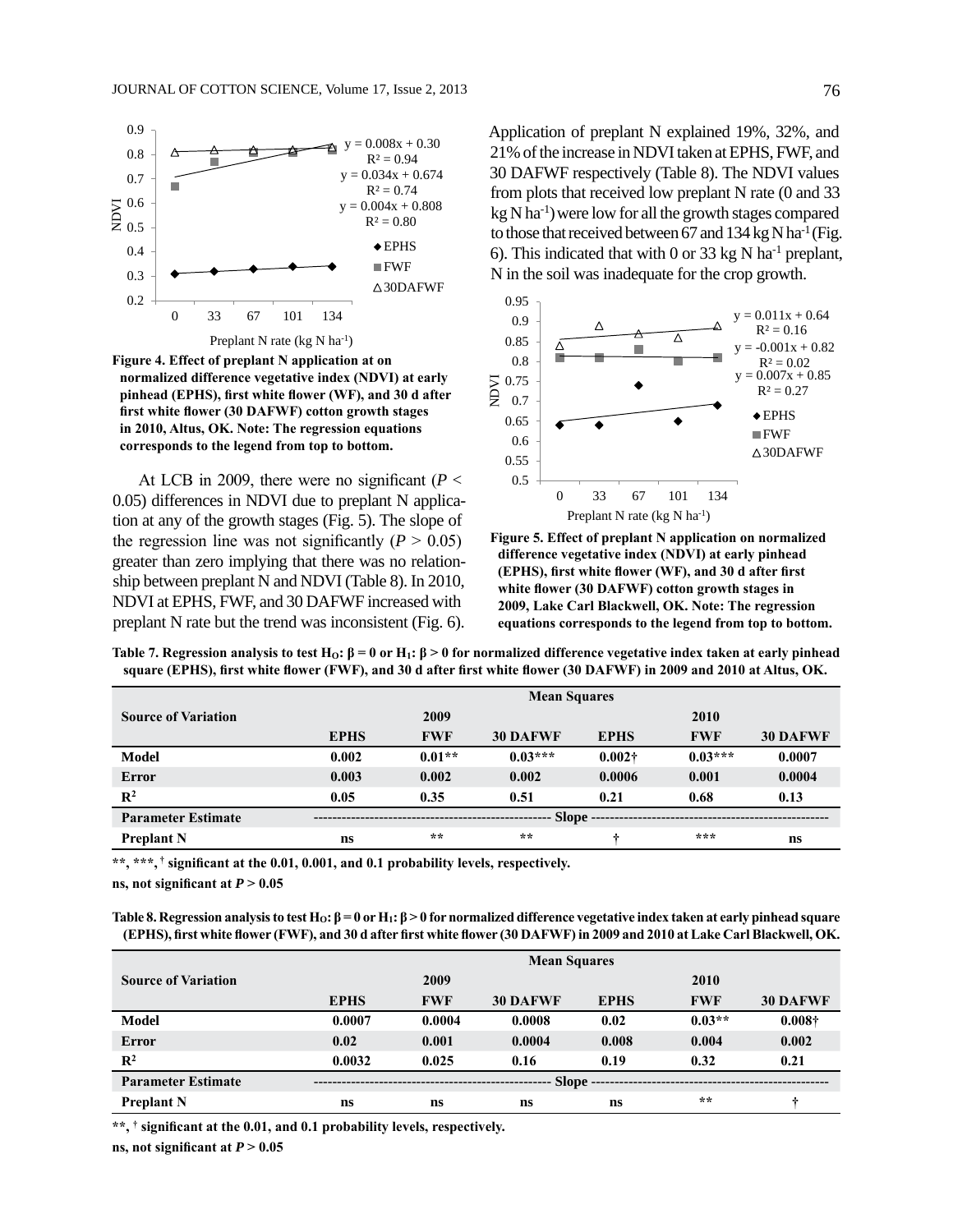

**Figure 6. Effect of preplant N application on normalized difference vegetative index (NDVI) at early pinhead (EPHS), first white flower (WF), and 30 d after first white flower (30 DAFWF) cotton growth stages in 2010, Lake Carl Blackwell, OK. Note: The regression equations corresponds to the legend from top to bottom.**

**Yield Recovery.** In 2009 at Altus, lint yields increased with increased preplant N application (Table 9). Sidedress N, growth stage, and inter-

action between the two factors contributed to a significant increase in lint yields at  $P < 0.05$ ,  $P <$ 0.0001, and  $P < 0.001$  probabilities respectively (Table 10). Treatments 2 through 15 resulted in higher lint yields compared to that of the control and ranged from 744 to 1604 kg  $ha^{-1}$ . Unexpectedly, with exception of Treatment 6, the lint yields from the rest of the factorial combinations did not significantly  $(P > 0.05)$  differ from that of the N-rich plot (Treatment 3). Application of 0 and 33 kg  $N$  ha<sup>-1</sup> preplant, followed by sidedress N by FWF, contributed to cotton's recovery from earlier N deficiency and attained high lint yields. Lint yields declined when sidedress N was applied 30 DAFWF. Treatments that received 67 or 101 kg N ha<sup>-1</sup> preplant, had high lint yields when sidedress N was applied at EPHS or FWF, but not significantly  $(P > 0.05)$  different from lint yields obtained from treatments which sidedress N was applied 30 DAFWF (Table 9).

**Table 9. Means for lint yield as affected by split N application applied preplant and sidedress at early pin head square, first white flower, and 30 d after first white flower, 2009 and 2010, Altus and Lake Carl Blackwell (LCB), OK.**

|                         |                                        |                                      |                         | Lint yields $(kg ha-1)$ |                   |                      |                      |  |
|-------------------------|----------------------------------------|--------------------------------------|-------------------------|-------------------------|-------------------|----------------------|----------------------|--|
| <b>TRT</b> <sup>z</sup> | Preplant<br>$(kg$ N ha <sup>-1</sup> ) | <b>Sidedress</b><br>$(kg N ha^{-1})$ | <b>Application time</b> | 2009                    |                   |                      | 2010                 |  |
|                         |                                        |                                      |                         | <b>Altus</b>            | LCB <sup>y</sup>  | <b>Altus</b>         | LCB <sup>y</sup>     |  |
| 1                       | $\bf{0}$                               | $\bf{0}$                             | <b>Planting</b>         | $744$ <sup>fx</sup>     | 841 <sup>ba</sup> | 829g                 | 1381 <sup>b</sup>    |  |
| $\boldsymbol{2}$        | 67                                     | $\bf{0}$                             | <b>Planting</b>         | 1317 <sup>cde</sup>     | 773 <sup>ba</sup> | 1378 <sup>ef</sup>   | 1531 <sup>ab</sup>   |  |
| 3                       | 134                                    | $\bf{0}$                             | <b>Planting</b>         | 1546 <sup>ab</sup>      | 657 <sup>b</sup>  | 1785bcd              | $1751^{ab}$          |  |
| $\overline{\mathbf{4}}$ | $\bf{0}$                               | 134                                  | EPHS <sup>w</sup>       | $1572^{\rm a}$          | 832ba             | $1957$ <sup>ab</sup> | 1788 <sup>ab</sup>   |  |
| 5                       | $\bf{0}$                               | 134                                  | <b>FWF</b> <sup>v</sup> | 1449abcd                | 834ba             | $1320$ f             | $1697$ <sup>ab</sup> |  |
| 6                       | $\bf{0}$                               | 134                                  | <b>30 DAFWFu</b>        | 857 <sup>f</sup>        | 902 <sup>ba</sup> | $1460$ def           | 1337 <sup>b</sup>    |  |
| 7                       | 33                                     | 101                                  | <b>EPHS</b>             | $1583^{\rm a}$          | 772 <sup>ba</sup> | 1918abc              | 1601 <sup>ab</sup>   |  |
| 8                       | 33                                     | 101                                  | <b>FWF</b>              | $1604^{\rm a}$          | 767 <sup>ba</sup> | $1619$ bcdef         | 1633 <sup>ab</sup>   |  |
| 9                       | 33                                     | 101                                  | <b>30 DAFWF</b>         | 1148 <sup>e</sup>       | 795 <sup>ba</sup> | $1565$ dcef          | 1466 <sup>b</sup>    |  |
| 10                      | 67                                     | 67                                   | <b>EPHS</b>             | $1465$ <sub>abc</sub>   | 909ba             | 1799bcd              | $1676$ <sup>ab</sup> |  |
| 11                      | 67                                     | 67                                   | <b>FWF</b>              | 1555ab                  | 733 <sup>ba</sup> | 1685 <sub>bcde</sub> | $2057^{\rm a}$       |  |
| 12                      | 67                                     | 67                                   | 30 DAFWF                | $1252^{be}$             | 880ba             | 1753 <sup>bcd</sup>  | 1853ab               |  |
| 13                      | 101                                    | 33                                   | <b>EPHS</b>             | $1495$ <sub>abc</sub>   | 779 <sup>ba</sup> | $1717$ bcde          | $1665^{ab}$          |  |
| 14                      | <b>101</b>                             | 33                                   | <b>FWF</b>              | 1523 <sup>ab</sup>      | 863 <sup>ba</sup> | $1630$ cdef          | $1735^{ab}$          |  |
| 15                      | 101                                    | 33                                   | <b>30 DAFWF</b>         | 1364bcd                 | 937 <sup>a</sup>  | $1793$ abc           | 1300 <sup>b</sup>    |  |
| Mean                    |                                        |                                      |                         | 1365                    | 818               | 1641                 | 1631                 |  |
| <b>SED</b>              |                                        |                                      |                         | 98                      | 129               | 177                  | 279                  |  |

**<sup>z</sup> Treatment**

**<sup>y</sup> Lake Carl Blackwell**

**<sup>x</sup> Means in the same column followed by the same letter are not significantly different from each other at** *P* **< 0.05.**

**<sup>w</sup>Early pinhead square**

**<sup>v</sup> First white flower**

**<sup>u</sup> 30 d after first white flower**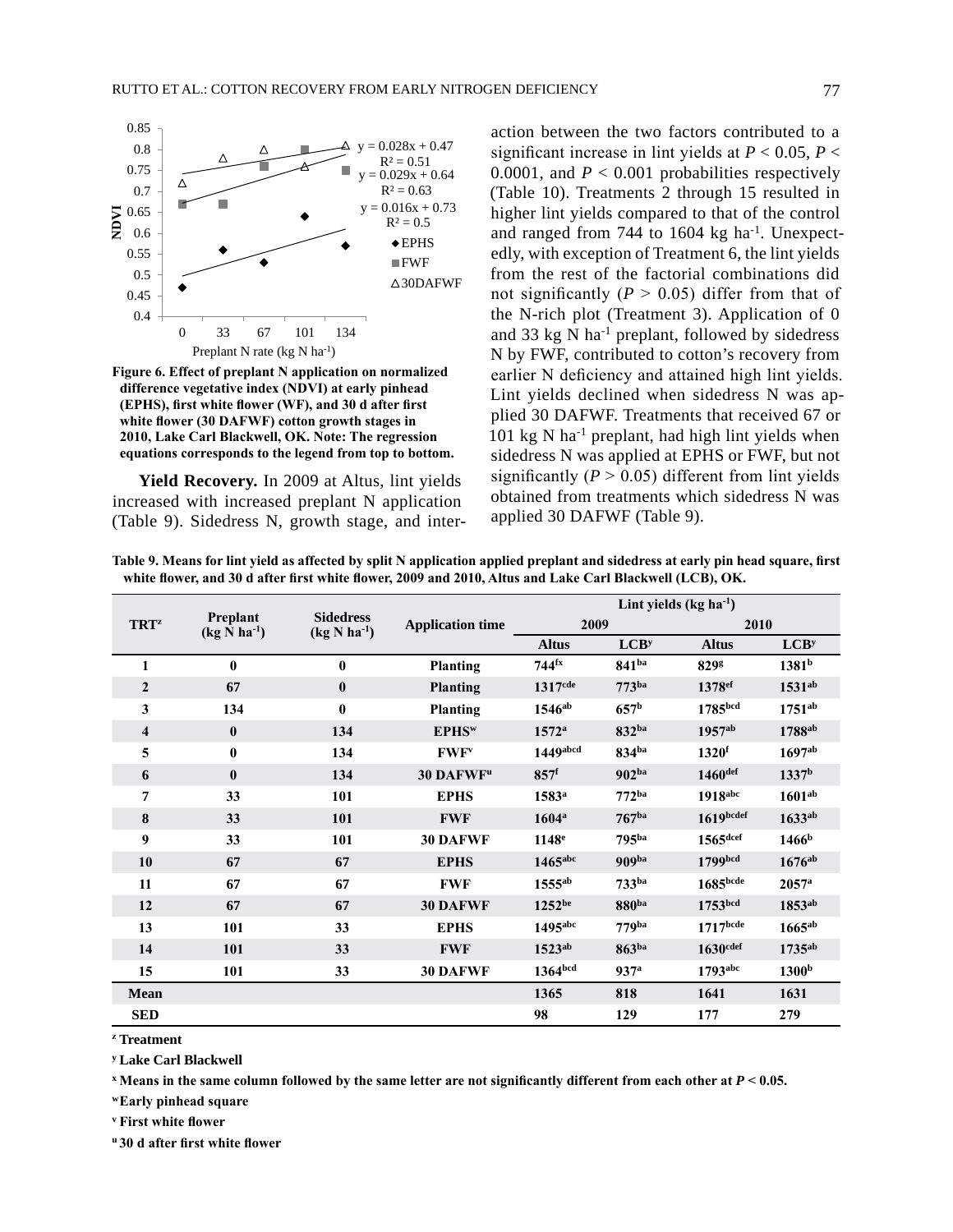|                                               |              | <b>Mean squares</b> |                |                 |                 |  |  |
|-----------------------------------------------|--------------|---------------------|----------------|-----------------|-----------------|--|--|
| <b>Source of Variation</b>                    | df           | 2009                |                | 2010            |                 |  |  |
|                                               |              | <b>Altus</b>        | <b>LCB</b>     | <b>Altus</b>    | <b>LCB</b>      |  |  |
| <b>Replication</b><br><b>Sidedress N rate</b> | 3            | 67715<br>52791*     | 64223<br>13092 | 51237<br>112020 | 35738<br>181924 |  |  |
| <b>Growth stage</b>                           | $\mathbf{2}$ | $564777***$         | 19736          | 248595*         | 263584          |  |  |
| Sidedress N x Growth stage                    | 6            | 55827**             | 10355          | $162113*$       | 67783           |  |  |
| <b>Residual error</b>                         | 22           | 14619               | 29226          | 54959           | 116044          |  |  |

**Table 10. Analysis of variance for lint yield as affected by sidedress N applied at early pin head square, first white flower, and 30 d after first white flower cotton growth stages, in 2009 and 2010, Altus and Lake Carl Blackwell (LCB), OK.**

**\*, \*\*, \*\*\* significant at the 0.05, 0.01, and 0.001 probability levels, respectively.**

At the same site in 2010, lint yield increased with preplant N rate (Table 9). Generally there was a significant (*P* < 0.0001) effect of treatments on lint yield that ranged from 829 to 2198 kg ha<sup>-1</sup>. Growth stage and interaction between sidedress N and the time of application (growth stage) significantly (*P* < 0.05) led to lint yield increase (Table 10). Treatments with 0 or 33 kg N ha<sup>-1</sup> preplant had significantly ( $P < 0.05$ ) higher lint yield than when sidedress N was applied at EPHS stage. When preplant N rate was increased to  $67$  kg N ha<sup>-1</sup>, lint yields were still high when sidedress N was applied at EPHS but not significantly different from lint yields obtained from treatments that received sidedress N at FWF or 30 DAFWF. Application of high preplant N rate (101 kg N ha<sup>-1</sup>) followed by 33  $kg \text{ N}$  ha<sup>-1</sup> sidedress N gave inconsistent results.

At LCB in 2009, there was no significant ( $P <$ 0.05) effect of treatments on lint yield (Table 9 and 10). However, the lint yields were actually the lowest in the 134 kg N ha<sup>-1</sup> plots at 657 kg ha<sup>-1</sup>, whereas the 0 N plot reached 841 kg ha-1, suggesting not only no response to N but an inverse relationship of lint yield with high N application rates. Generally lint yields were the lowest compared to Altus and LCB 2010, mainly due excessive vegetative growth.

In 2010 at LCB, there was no significant ( $P >$ 0.05) effect of treatments on lint yield (Table 9 and 10). However, lint yields slightly increased with preplant N rate. With exception of treatments that received 67 kg N ha<sup>-1</sup> preplant and sidedress N, high lint yields were recorded when sidedress N was applied at EPHS or FWF stage. Delaying sidedress N to 30 DAFWF, cotton lint yield declined.

#### **DISCUSSION**

Nitrogen response in terms of NDVI and lint yield varied with site and cropping season. This finding further emphasizes the variability in optimum N rate and importance of accurate in-season N recommendation for increased lint yield and N-use efficiency. Positive increase in NDVI with preplant N application indicated that cotton could benefit from additional N. Therefore, SBNRC can be used to make precise in-season N recommendations for cotton using NDVI values from farmer's practice and N-rich strips. Application of low preplant N rates (0 or 33  $kg \text{ N}$  ha<sup>-1</sup>) lead to N deficiency in cotton. However, at Altus in 2009, cotton catches up in lint yield when sidedress was applied by FWF. In the same site in 2010, cotton recovered from an early N deficiency when sidedress N was applied at EPHS. At LCB no response was recorded in 2009, and cotton recovered when sidedress N was applied at EPHS and FWF in 2010. The low lint yields at Altus in 2010 for treatments that received sidedress N at FWF could have been due to the influence of climatic conditions at the time of sidedress N application. The inadequacy of N required for boll and seed production at the time the crop needed N the most explains the decline in lint yields when sidedress N was applied at 30 DAFWF especially in 2009 (Altus) and 2010 (LCB).

Late sidedress N application instead encouraged "rank" growth, which was observed in plots where sidedress N application was delayed. Similar results were established by Stewart (1986) that at vegetative growth stage and 3 wk after flower appearance, cotton required adequate N for maximum boll and seed production, due to cotton's high demand for carbohydrates at this stages. These findings demonstrated that with correct timing of sidedress N, cotton can still recover for early N deficiency and attain near maximum lint yields. The correct growth stage when to sense the crop and apply sidedress, would still vary from site to site, and season to season.